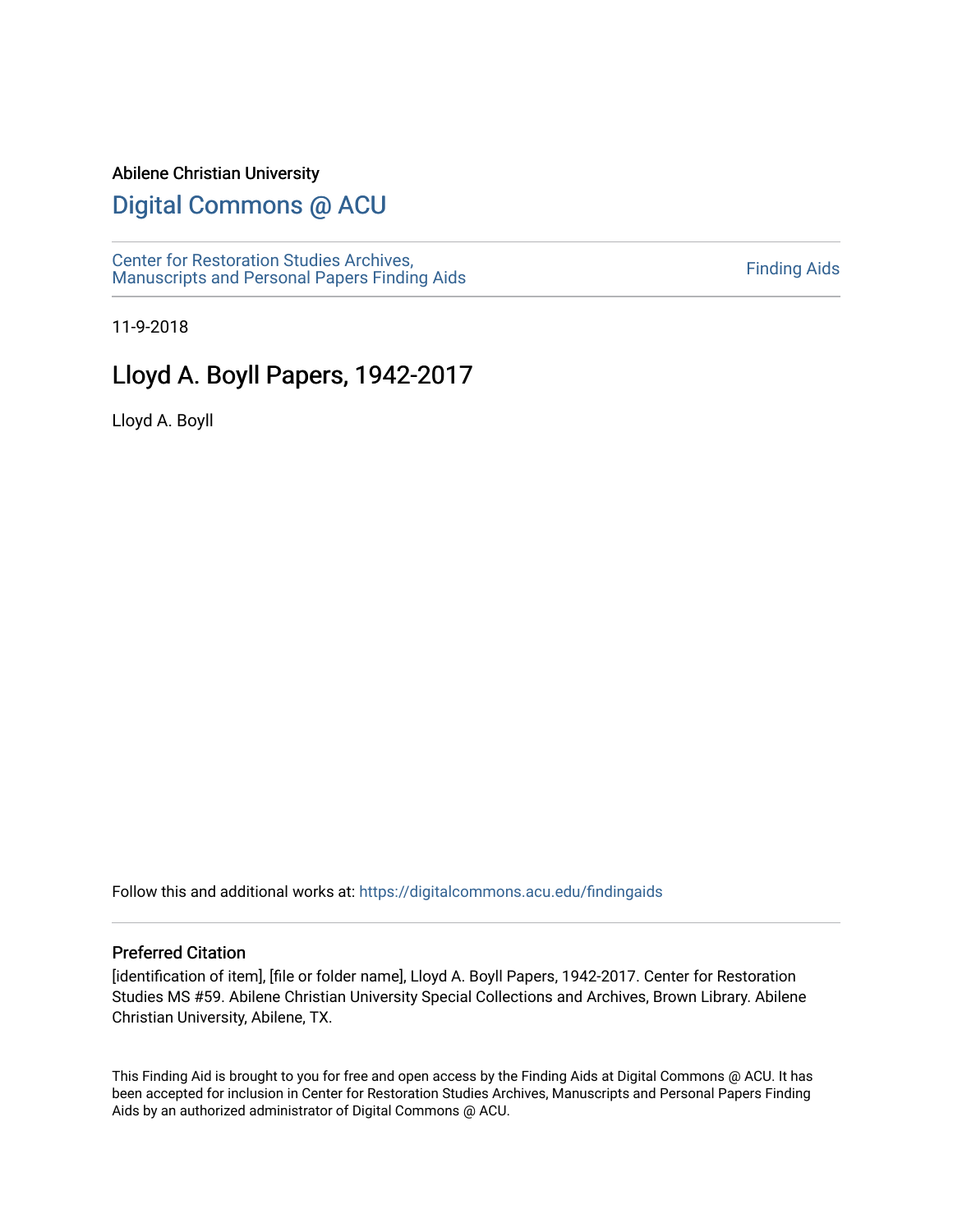# **Lloyd A. Boyll Papers, (1942-2017)**

Center for Restoration Studies Manuscripts #59

Abilene Christian University Special Collections and Archives Brown Library Abilene Christian University Abilene, TX 79699-9208

17 March 2021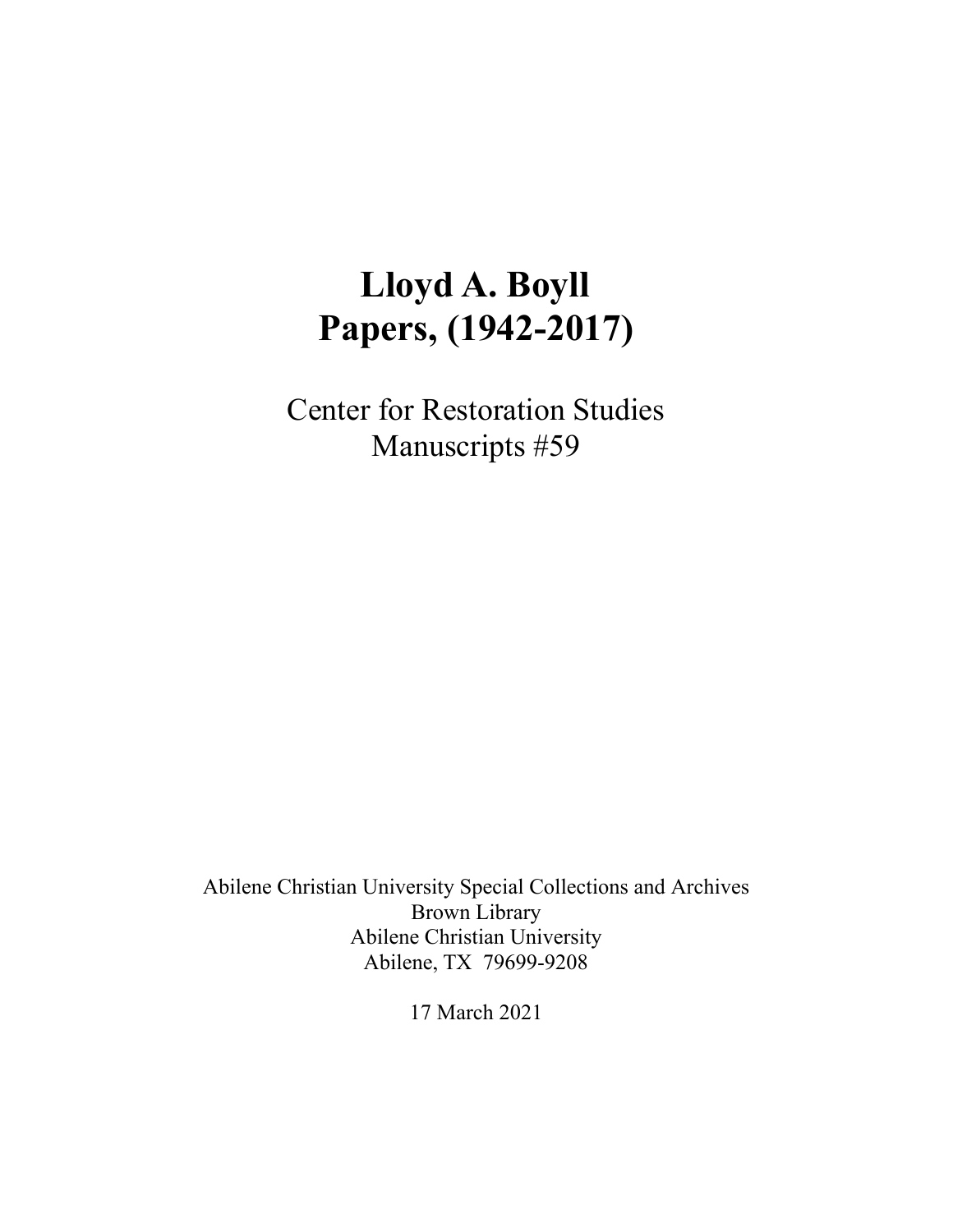# **About this collection**

**Title:** Lloyd A. Boyll Papers

**Creator:** Lloyd A. Boyll

**Identifier/Call Number:** Center for Restoration Studies Manuscripts #59

**Physical Description:** 8 linear feet (14 boxes)

**Dates (Inclusive):** 1942-2017

**Dates (Bulk):** 1942-2005

**Location:** Center for Restoration Studies

**Language of Materials:** English

**Scope and Content Note:** A collection of audio tapes from a lecture series, notes from a lecture series, transparencies, and manuscripts from books. Included is a paper by Boyll on the Sommer Segment movement within the Restoration Movement and the manuscript of "A Spiritual Odyssey." This collection also includes a book of sermons, Boyll's Minister's Personal Record Book: 1942-1990s, and a video series - The Heritage of the Church (Recorded at Elmwood Ave. Church of Christ in Lafayette, IN) -1994. In addition are various papers collected, written by, or pertaining to Lloyd A. Boyll.

**Biographical Note:** Lloyd A. Boyll was born in Sullivan, Indiana in 1917. He began preaching in Sullivan in 1941 two years after he married his wife, Stella Ellinger. He attended Indiana State Teachers' College and Terre Haute (BS, MS). He served churches in Sullivan, Indiana, Mentone, Indiana, Evanston, Illinois, and Lafayette, Indiana. Boyll taught American History in Sullivan public schools for seven years while preaching for small churches. He served as co-editor and publisher of *Fellowship News*, 1948-1953 and conducted a daily radio program at Evanston, Illinois for nearly a year. He also taught Bible to Purdue University students in a cooperative housing unit maintained for Christian boys and was editor of *A New Spirit*.

#### **Administrative Information**

**Immediate Source of Acquisition:** Lloyd Boyll, *Hoosier Heritage*, Dave Boyll, and Dr. Doug Foster

**Date of Acquisition:** 2007, 2009, 2010, 2017, and 2020

**Accession Number:** R 2007.068, R 2009.078, R 2010.028, R 2017.051, and R 2021.014 **Date of Accession:** 21 May 2007, 28 August 2009, 1 March 2010, 2 August 2017, and 9 February 2021

**Accessioned by:** Reid, Ron Longwell, Linda Childers, Brady Cox, and Amanda Dietz **Processor and Date of Processing:** Audrey Schaffner, 4 March 2014

**Finding Aid Creator and Date:** Audrey Schaffner, 4 March 2014

**Finding Aid Update:** Mac Ice and Amanda Dietz, 20 March 2021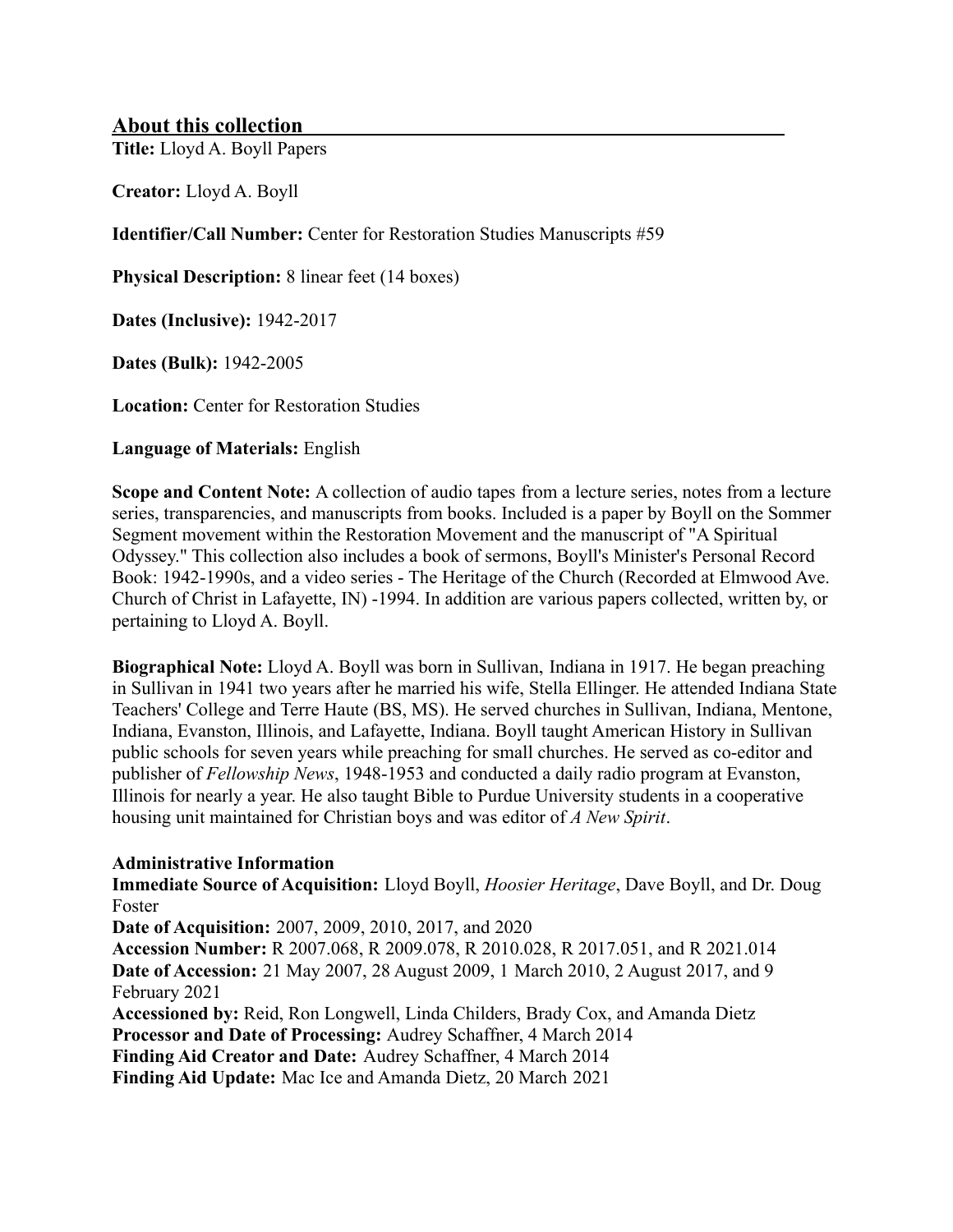# **Using this collection**

**Processing Status:** Processed

**Conditions Governing Access:** Materials are housed in the Abilene Christian University Special Collections and Archives, Brown Library, Abilene Christian University in Abilene, Texas and are non-circulating. Access is available during normal business hours; prior appointments are preferred.

**Conditions Governing Use:** Materials are housed in the Abilene Christian University Special Collections and Archives, Brown Library, Abilene Christian University in Abilene, Texas and are non-circulating. Access is available during normal business hours; prior appointments are preferred.

**Preferred citation:** [identification of item], [file or folder name], Lloyd A. Boyll Papers, 1942-2017. Center for Restoration Studies MS #59. Abilene Christian University Special Collections and Archives, Brown Library. Abilene Christian University, Abilene, TX.

**Copyright notice:** Unless transferred in writing to Abilene Christian University, copyright is retained by the authors of these materials, or their descendants, as stipulated by United States Copyright Law (Title 17 US Code). Researchers are responsible for using these materials in conformance with copyright law.

**Arrangement of Materials:** This collection is arranged topically and by material type: biographical, sermons and research materials, *Hoosier Magazine* and history research, print items, A/V, and oversized. There are 14 boxes.

**Separated Materials:** None.

# **Subjects and Keywords**

Churches of Christ -- History --  $20<sup>th</sup>$  century Churches of Christ -- Texas – Abilene Manuscripts Boyll, Lloyd A. Boyll, Stella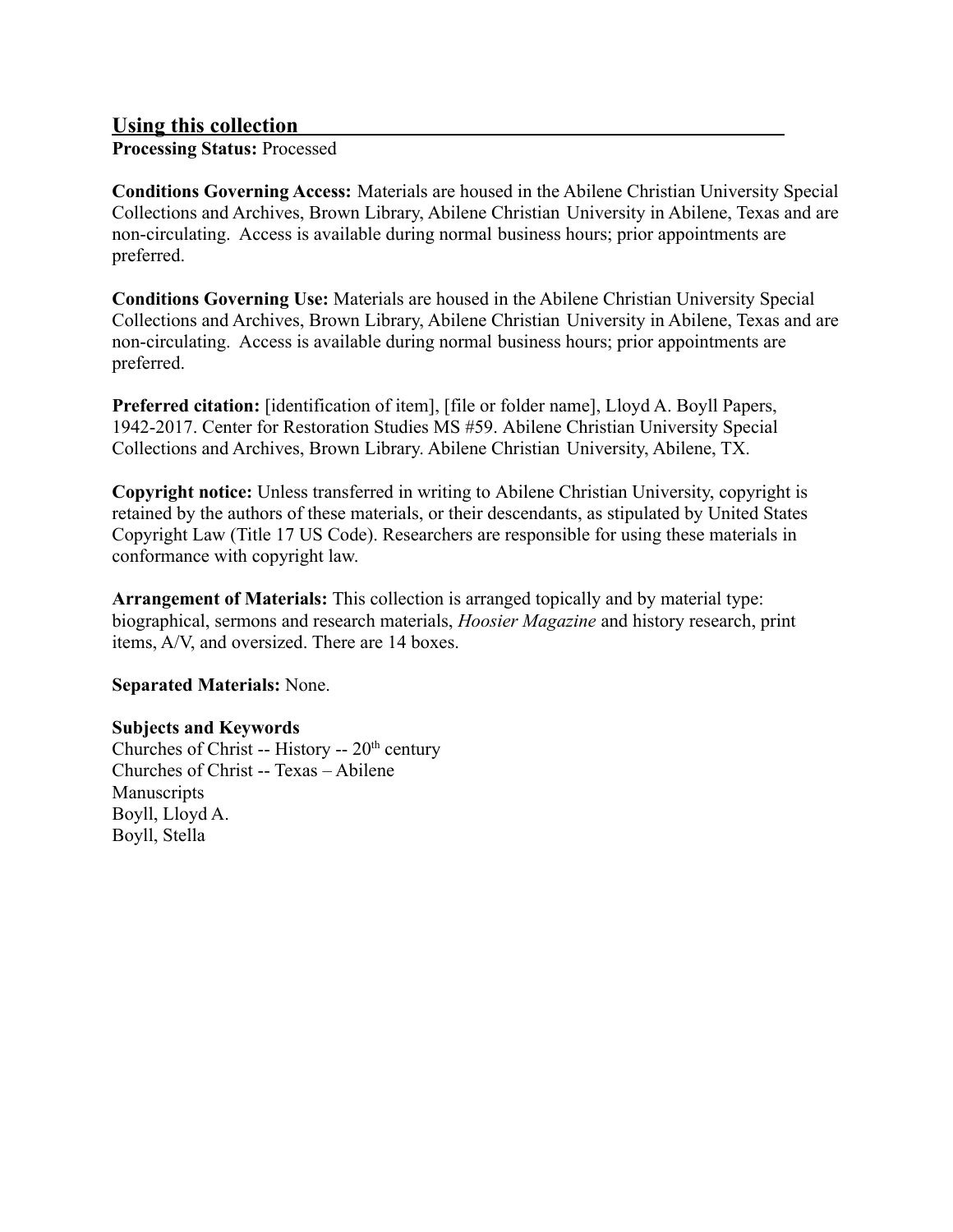## **Inventory**

#### **Box 1**

[First Folder] Finding Aid Indiana preaching dates by year Last master, September 1997 Northview Junior High School Sullivan High School Indiana State University Maxine Correspondence with Leo and Alberta Miller Correspondence with George W. McCammon Miscellaneous correspondence General correspondence Correspondence with Phil and Dane Barker Personal and business correspondence E. M. Zerr and Ron Loney David Bobo Krutsinger and Muncy Friends and associates correspondence, some historical materials Personal mail Cloyd Anthony correspondence Indiana history Recent statements regarding the Restoration Movement Historical-- Cane Ridge and Barton W. Stone Our Cane Ridge Story

#### **Box 2**

A History of The Speedway Church of Christ. 1885-2000 Ellettsville Bible Training School Indiana History Restoration Movement Research Materials Fellow Servant - Historical Materials Beginnings Indianapolis Church Lafayette Church Krutsinger - Bedford Seminary Change - B. Shelburne The Authority Totem When Brethren Disagree - Gene Shelburne Sunday Evening Series: June - August 1995, Keeping the Dream Above - Gayle M. Crowe and Lloyd Boyll Unity Articles Re: Mission Messenger (Mrs N. Murrie, Jerry Kelcherside) Books on Shelves Leroy Garrett My Outline American History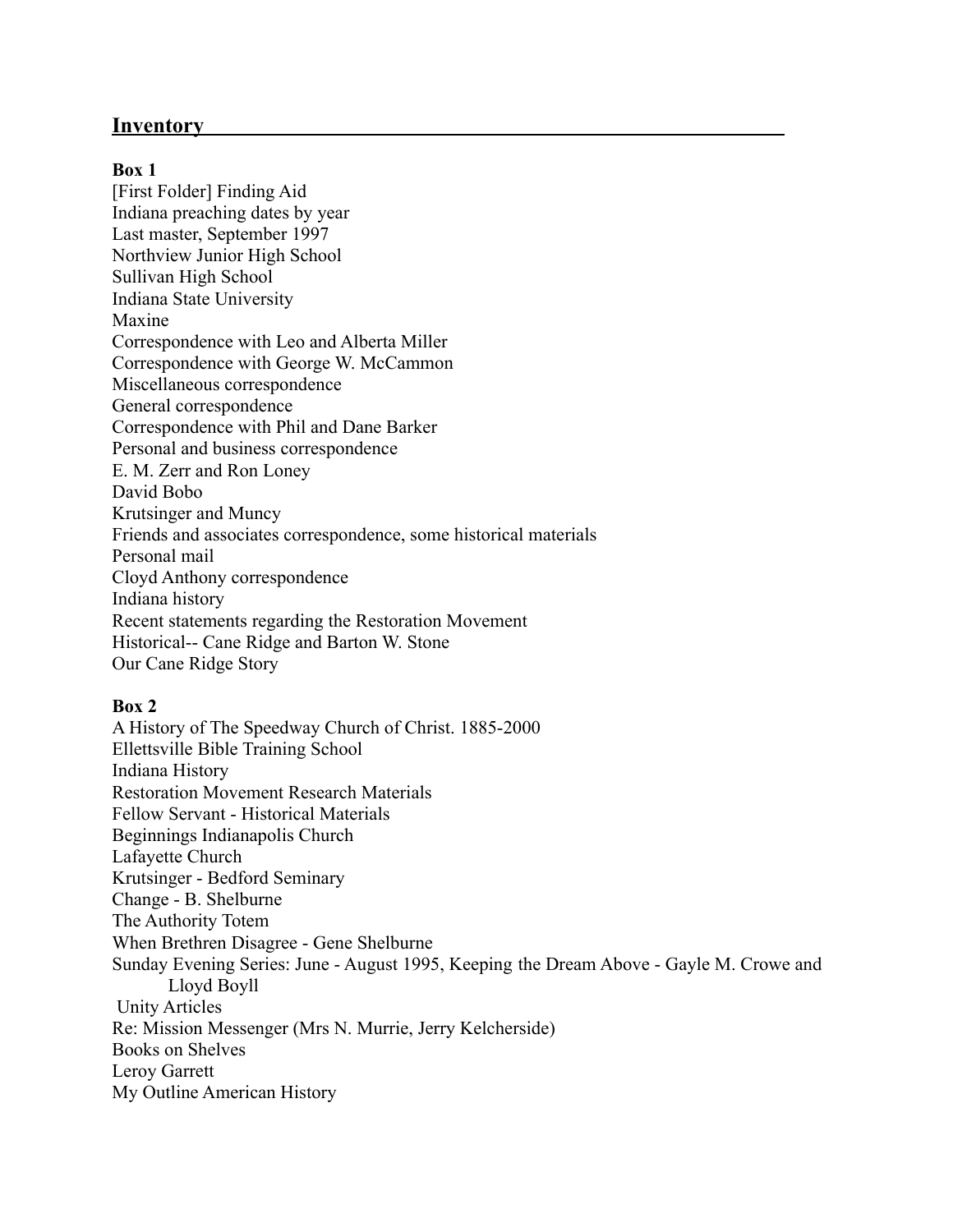The Boyll Restoration Heritage "A New Spirit" W. Carl Ketcherside Books I Thesalonians, Lafayette, November 1995 The Lord's Supper The Church Putting the Church to Work How to Understand The Bible Boyd and Bradbury, Indianapolis James

#### **Box 3**

The Church Work Bulletin Articles, 1995, Outlines Revelation by Waidita White Epistle to the Galatians The Book of Revelation "Our Heritage of Freedom and Fellowship" Judges Sermon Binder, Matthew - Luke Sermon Binder. John - Acts Romans - I Peter Sermon Binder Revelation Blue Sermon Binder (1 of 2) Blue Sermon Binder (2 of 2) Homiletics

## **Box 4**

Genealogy correspondence, 2 Green family name To type on lists Boyll genealogy binder: (1 of 2) Boyll genealogy binder: (2 of 2) 3 great grandfathers and Civil War information Genealogy Papers, Blanche Boyll Marrying a Catholic Dema Boyll "A New Spirit" Copy "A New Spirit" "Reviews" of A New Spirit A New Spirit directories "Our Heritage of Freedom and Fellowship"

#### **Box 5**

Notes from lecture series Papers on history of Stone-Campbell Tradition Boyll, Lloyd A. Book manuscript, 1999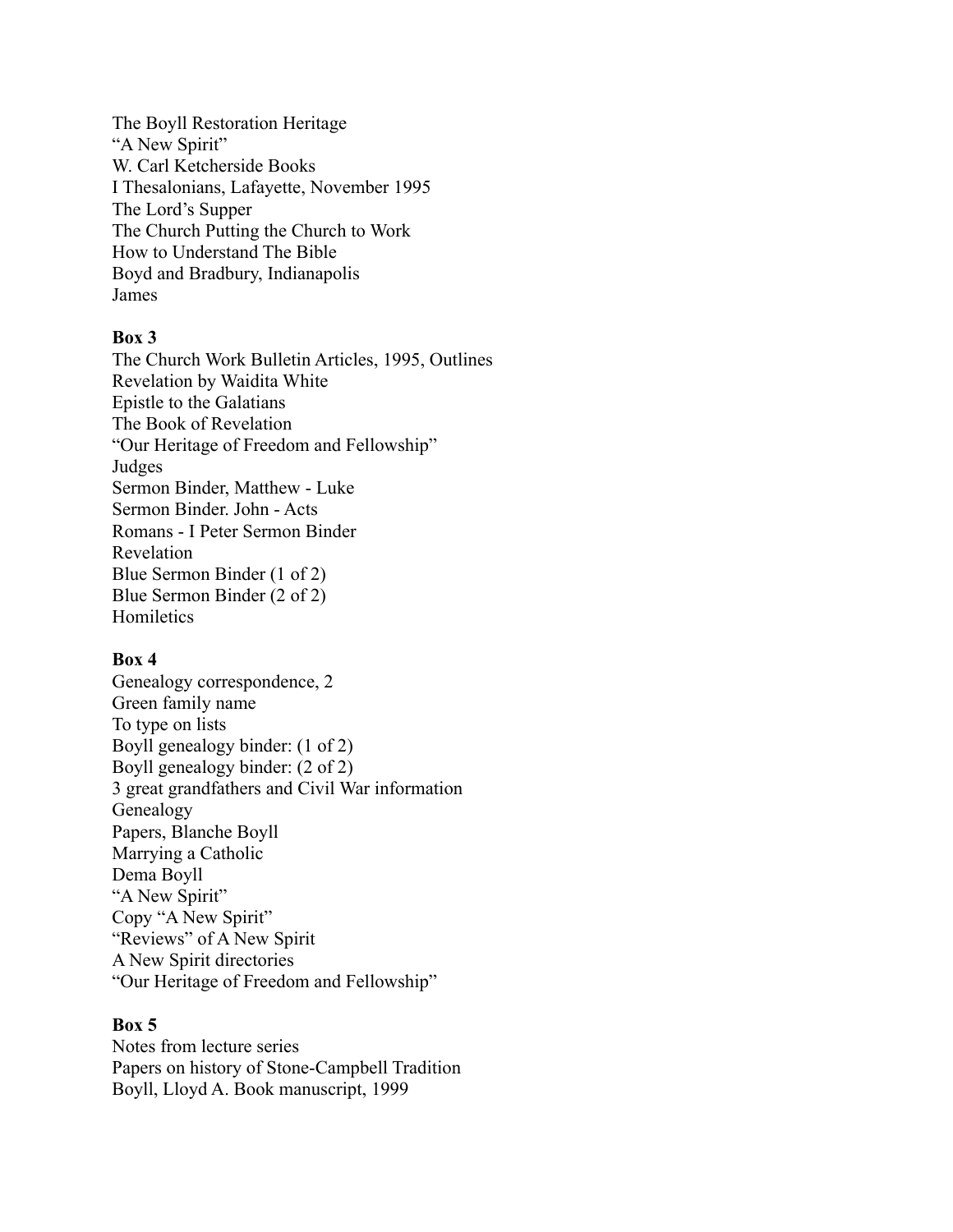Book 1997 "Minister's Personal Record" "The Somber Segment in Retrospect" "The Quest" "After 100 Years"

#### **Box 6**

"A Spiritual Odyssey" "Our Fight for Life" "That's the Way it Was" "Tales of Yore" "The Way It Was" "The Story of Jesus" "I Remember"

### **Box 7**

"Moms, Moms, Moms, Moms, Moms" "Stories Jesus Told" "Gleanings" Various *Hoosier Heritage* articles *Hoosier Heritage* magazine *Hoosier Heritage* Photographs Personal pictures Church bulletins Research and writing materials: (1 of 5)

#### **Box 8**

Research and writing materials: (2 of 5) Research and writing materials: (3 of 5) Research and writing materials: (4 of 5) Research and writing materials: (5 of 5) Research cards: (1 of 4) Research cards: (2 of 4) Research cards: (3 of 4)

#### **Box 9**

Research cards: (4 of 4) "A New Spirit" "Churches of Christ, Texas" "Coins of the Bible" "Son Light Bible Atlas" Diplomas and awards 1934 and 1935 yearbooks 1938 yearbook